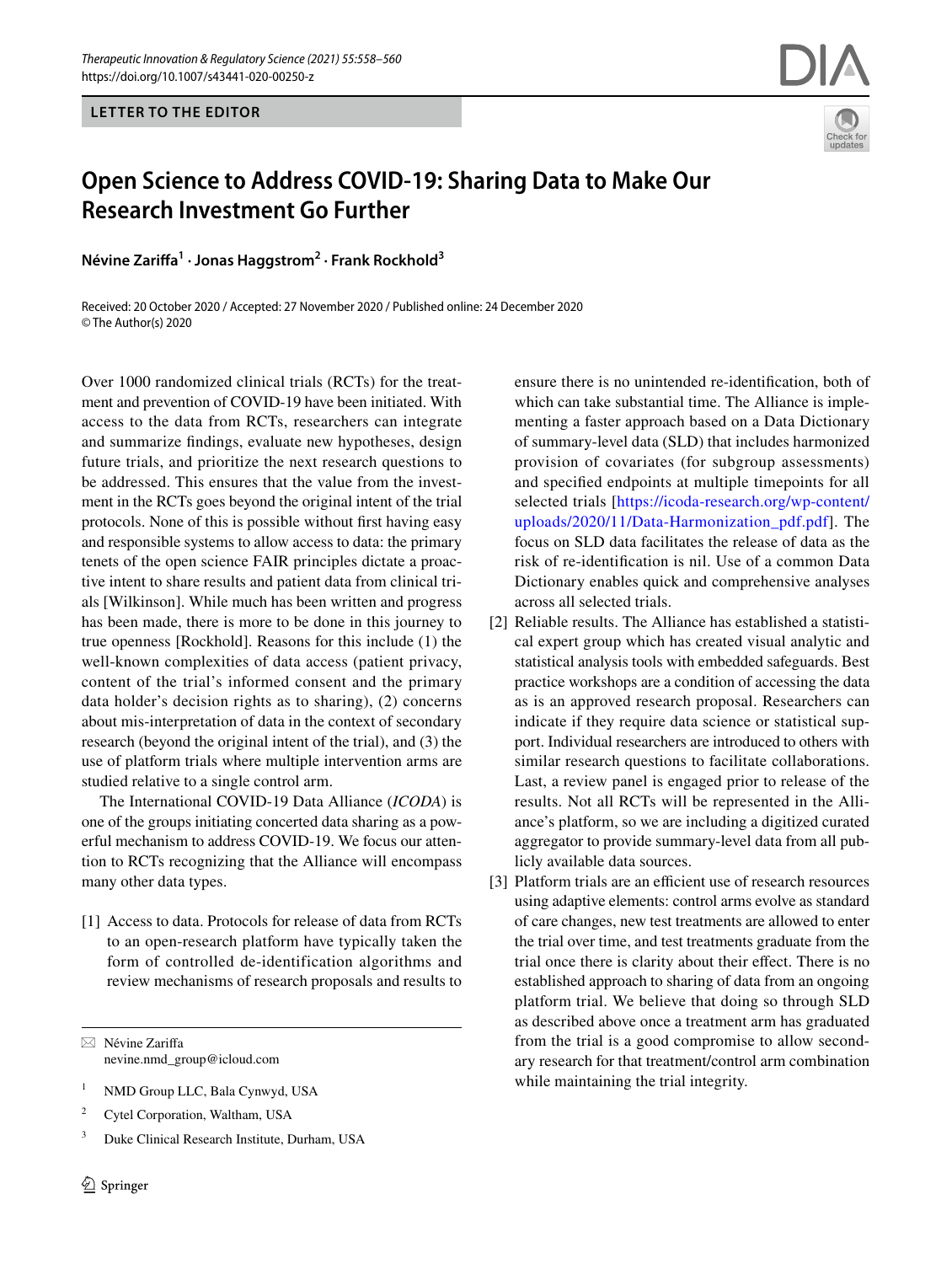We diferentiate from other data sharing platforms who either are not open access (e.g., Transcelerate) or that focus uniquely on patient-level data (e.g., Vivli). ICODA offers both direct and indirect data sharing modalities which provide data researchers with a central view into all available data while the data contributor can determine whether to delegate access control to ICODA or retain it.

Having discussed the Alliance's current approach to responsible data sharing for RCT data, we turn to recommendations of new trials for vaccines and for treatment of COVID-19.

## **Treatment Trials**

- Data research based on secondary use of available data collected in RCTs is valuable as demonstrated in the Ebola epidemic. Driving toward good practice is essential to ensure results are both quick and scientifcally reliable. Having a high-level single point of contact for requests is a great beneft as is quick escalation to senior decision makers who can adjudicate competing views within their organization.
- Further thought and approaches are needed to balance the information/privacy ratio, recognizing patients who are likely to want their data shared [Mello]. One such approach is that of synthetic data [Raghunathan], and another is giving patients their own voice in the matter.
- It is critical that researchers collaborate. Small underpowered trials are not productive, and worse and can be unethical and misleading when viewed on their own. The answers often lie in the collective body of information. Investigators could join others (e.g., through COVIDCP. ORG or the NIH ACTIV Programme). Collaboration and healthy debate among data researchers advances the methodology and confdence in the results based on secondary use of data.

### **Vaccine Trials**

The following will maximize the investment made into the vaccine efforts and help us engineer the data structures from the start:

- Common Data Elements. Defining the core set of data elements for clinical trials and embedding these in all trials will enable seamless creation of aggregated data sets for future interrogation.
- A bridge to these Common Data Elements can be created in Real World Evidence data systems. This would allow

the continued evaluation of the vaccines in the intended wide-scale real-world use.

• A clear commitment from vaccine developers to rapid data sharing in a common platform. Without the public being sufficiently informed to agree to vaccination, approved vaccines will not have the desired impact on the pandemic.

For both sets of upcoming trials, having clear onward data sharing incentives as part of funding research is essential. This includes consideration of sharing data beyond the initial data repository—to avoid undesirable entanglements should future research question be best served by direct aggregation or integration. Adoption of accepted data standards such as the Clinical Data Interoperability Standards Consortium (CDISC), the Medical Dictionary for Regulatory Activities (MedRA), and the World Health Organisation's drug dictionary (WHO drug) is an accelerator for future data sharing. Funders have an essential lever in both regards and can institute such elements as conditions of grants. Trialists have a vested interest in maximizing the value from their hard work and investment. Most importantly, the urgent needs of the world's population require us all to improve our mechanisms for sharing of data and generating actionable insights.

#### **Funding**

Funding was provided by Bill and Melinda Gates Foundation.

#### **Open Access**

This article is licensed under a Creative Commons Attribution 4.0 International License, which permits use, sharing, adaptation, distribution and reproduction in any medium or format, as long as you give appropriate credit to the original author(s) and the source, provide a link to the Creative Commons licence, and indicate if changes were made. The images or other third party material in this article are included in the article's Creative Commons licence, unless indicated otherwise in a credit line to the material. If material is not included in the article's Creative Commons licence and your intended use is not permitted by statutory regulation or exceeds the permitted use, you will need to obtain permission directly from the copyright holder. To view a copy of this licence, visit<http://creativecommons.org/licenses/by/4.0/>.

# **References**

- 1. Rockhold F, Bromley C, Wagner EK, Buyse M. The open clinical trials data journey. *Clin Trials*. 2019;16:539–46.
- 2. Mello MM, Lieou V, Goodman SN. Clinical trial participants' views of the risks and benefts of data sharing. *N Engl J Med*. 2018;378:2202–11.
- 3. Raghunathan TE. Synthetic data. *Annu Rev Stat Appl*. 2021;8:51– 512.<https://doi.org/10.1146/annurev-statistics-040720-031848>.
- 4. Wilkinson MD, Dumontier M, Aalbersberg IJ, Appleton G, Axton M, Baak A, Blomberg N, Boiten JW, da Silva Santos LB, Bourne PE, Bouwman J, Brookes AJ, Clark T, Crosas M, Dillo I, Dumon